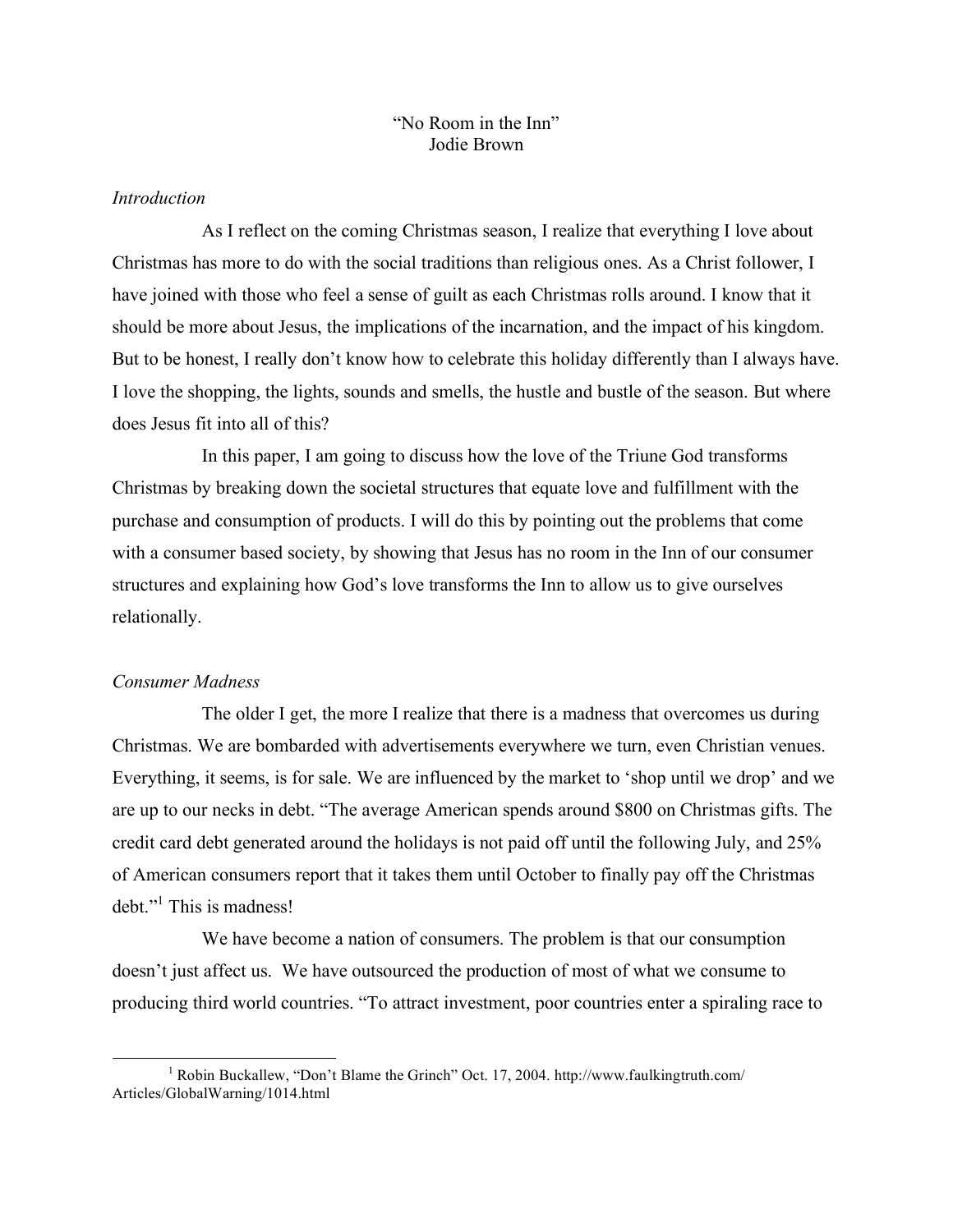the bottom to see who can provide lower standards, reduced wages and cheaper resources. This has increased poverty and inequality for most people.<sup>32</sup> Large corporations are exploiting the poor to make a profit from our greed. We can't just blame the corporations that do this; as long as we demand the lowest price possible, they will continue to supply that low price. We participate in these structures without any concern for what it costs us, our families, or the poor who are exploited.

While this may cause many to stop and think, we are warned by economists that the welfare of our country ultimately rests upon our level of consumption during the Christmas season. "'Black Friday', the Friday after Thanksgiving, is so called because it is the traditional beginning of the Christmas shopping season and is supposedly the time when many businesses move from the red into the black, the entire profit margin for the year depending upon Christmas-related sales."<sup>3</sup> So we are in a dilemma. If we stop our consumerist ways, we are in danger of sending this country into a recession that will affect our own bottom line. If we don't stop our ways, we will continue to exploit the poor to satisfy the demands of our consumer appetites.

I think that the issue goes deeper still to the commodification of such things as love and fulfillment. I remember that my grandfather, a very loving and giving man, would take my sister, my cousin and I to the TG&Y department store, give us each a shopping cart and \$50.00, and send us off to spend it on whatever we wanted. We did this every year. While this may sound fine and good to most, I think that it represents how we have come to show love at Christmas time. We are more focused on the gift, as a representation of how much we are loved, than we are on the giver of the gift. Love has come to be demonstrated by the quality and/or quantity of gifts.<sup>4</sup>

Another facet of this issue is that we find fulfillment from buying and consuming products.<sup>5</sup> By my early teens, my family developed a tradition that came to be recognized and planned; each year we would make a trip to the city to go shopping together. This tradition, and

 <sup>2</sup> Anup Shah, "Causes of Poverty" Sept. 23, 2007. http://www.globalissues.org/ TradeRelated/Poverty.asp

<sup>3</sup> Bruce David Forbes, *Christmas: A Candid History* (Los Angeles, CA: University of California Press, 2007), 112.

 $4$  Ibid, 114-115.

<sup>5</sup> David Lambert, *Celebrating Christmas As If It Matters* (Grand Rapids, MI: Zondervan, 1992), 25-26.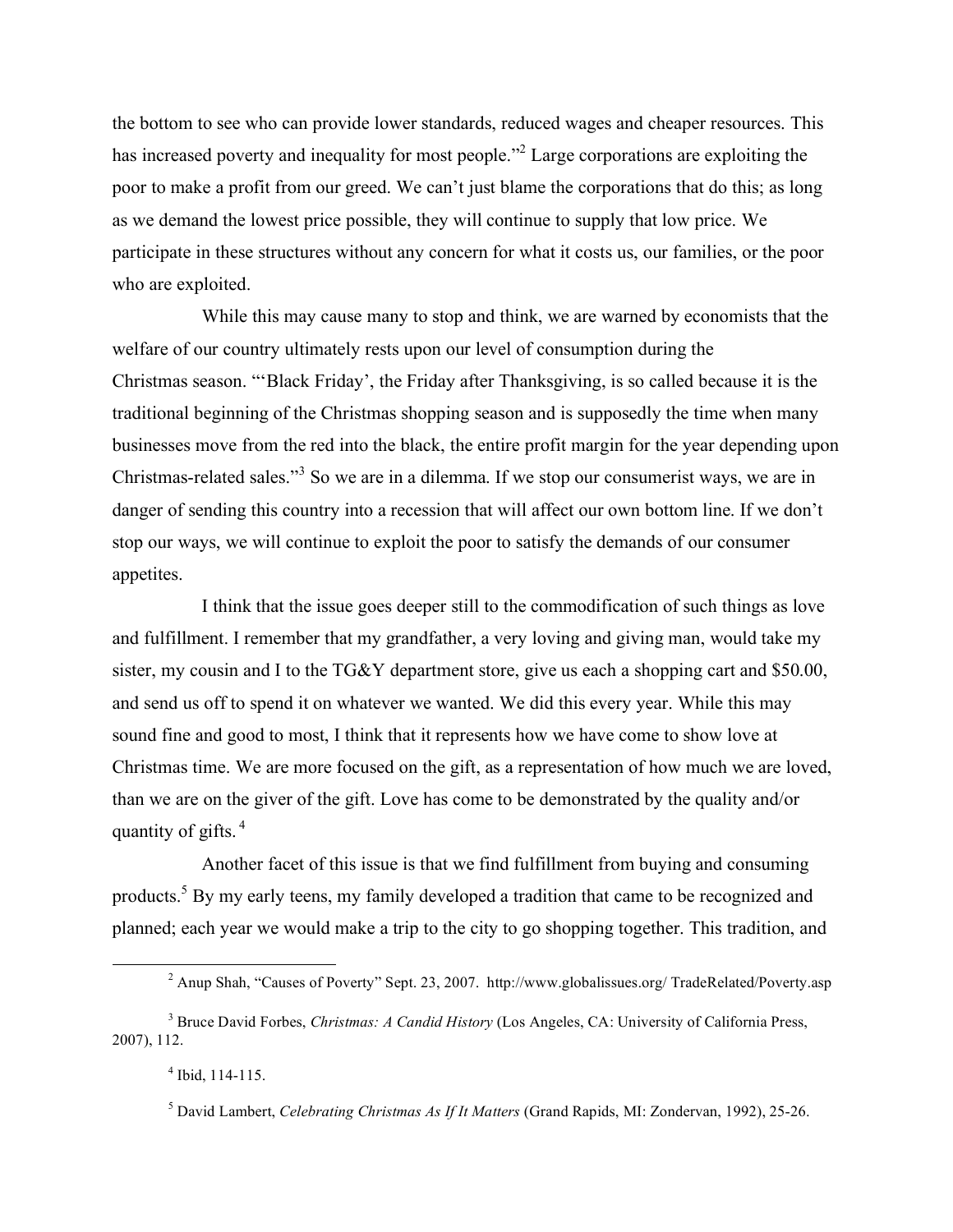our annual trip to the department store with my grandfather, mixed a sense of love and family togetherness with the act of buying. This equation produces consumers who will seek out those experiences Christmas after Christmas. This kind of fulfillment comes easily in a consumer nation. These issues leave me wondering what place Jesus has in our current traditions of Christmas. It has left a lot of people wondering. There seems to be no room for Jesus at Christmas, which has spawned campaigns to "Put Christ back in Christmas." <sup>6</sup> But do these campaigns work?

### *No Room in the Inn*

The history of Christmas in this country has been impacted by Christianity one way or another. When the Puritans and Presbyterians came to this country, they held an all out ban on Christmas, due to its association with Catholicism and its excess of immorality. By the middle 1800's, Christians started to observe the holiday, but were not ready to give it the status of a holy day for Christians. With the turn of the  $20<sup>th</sup>$  Century came the turning of many religious minds to the spiritual significance of celebrating the birth of Christ at Christmas. Almost immediately, there were voices that spoke out against the commercialization and excesses of the holiday.<sup>7</sup> However, they were speaking out against the very aspects of the holiday that they helped to create. "The tradition of holiday purgation…bequeathed a model of thorough desacralization that actually helped Christmas go its secular way."<sup>8</sup>

While Christians continued to warm up to the idea of a sacred holiday, the voices against the evils of it continued to grow. "Such sentiments finally coalesced in 1949 into a quite visible movement that went under the still-familiar banner, 'Put Christ back in Christmas'."<sup>9</sup> This movement grew over the next decade. But how successful was it? An atheist writer, Austin Cline, gives an all too true assessment. He says, "look at how successful they've been: the

<sup>9</sup> Ibid, 188.

 <sup>6</sup> Leigh Eric Schmidt, *Consumer Rites: The Buying and Selling of American Holidays* (Princeton, NJ: Princeton University Press, 1995), 188.

<sup>7</sup> Ibid, 177-183.

<sup>8</sup> Ibid, 179.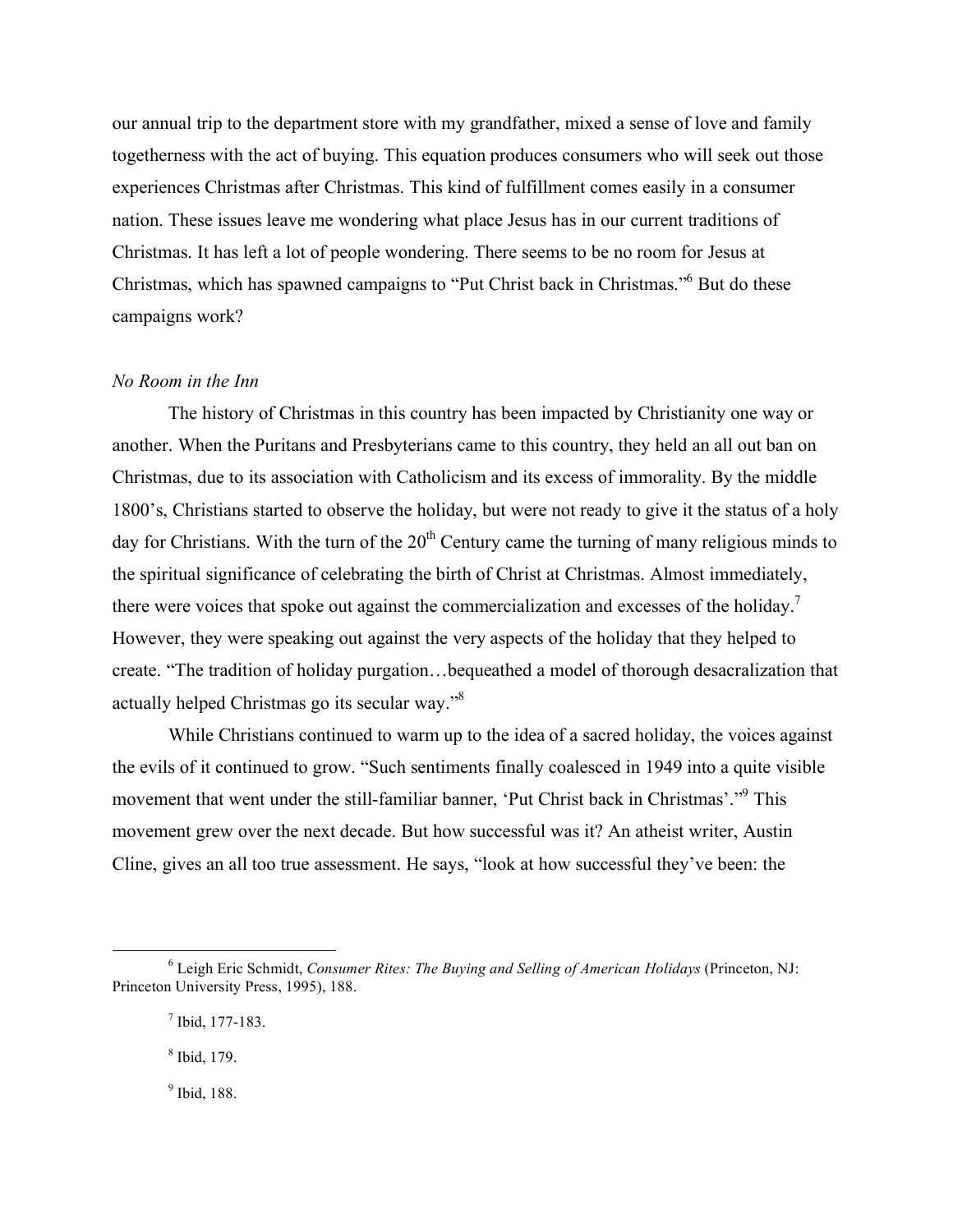buying season is not only longer, but more central both to Christmas and the economy."<sup>10</sup> It seems that the movement has largely failed to impose the religious significance of Christmas onto the society as a whole. Why? Besides the fact that the former ban on Christmas actually helped it to develop into the commercial beast it is today, the efforts to change it have always been from within the structures fought.

In the 1950's the "Put Christ back in Christmas" campaign was in full swing. In order to promote the message, "professional advertising men, copywriters and art directors, who loaned their skills unstintingly" were used. The message ultimately succumbed to the marketing strategies that were used to spread it. Marketing, according to George Barna, "encompasses all of the activities that lead up to an exchange of equally valued goods." Those goods can be products, images or messages.<sup>11</sup> The message winds up being sold itself as a commodity, as we see in the form of T-shirts, Christmas ornaments and lighted signs, or the message is used to create a feeling or experience to sell merchandise. The author of Consuming Religion, Vincent J. Miller asserts that, "Advanced capitalism has shown itself to be strangely immune to ideological criticism. It seems capable of selling anything, including the values of its most committed opponents."<sup>12</sup> Such was the case in the 1950's where businesses began to display the "Put Christ" back in Christmas" message along with nativity scenes. That message began to be used to sell merchandise. So the "Put Christ back in Christmas" campaign, with the commercialization of its message, participated in the very structures that it opposed.<sup>13</sup> Celebrating the birth of Christ, therefore, cannot be done from the vantage point of this participation.

If we want to make Jesus the "Reason for the Season", it must be done from outside the consumer structures that control the way we live. Luke's gospel tells us that Mary laid Jesus in a manger because there was no room for him in the inn. (NASB, Luke 2:7) Symbolically, there has never been any room for Jesus in the Inn (the world's systems). Jesus, the King of the

<sup>&</sup>lt;sup>10</sup> Posted on About.com, Austin Cline, Putting Christ Back in Christmas: Is Jesus the Reason for the Season? http://atheism.about.com/od/christmasholidayseason/p/JesusReason.htm

<sup>11</sup> George Barna, *A Step-By-Step Guide to Church Marketing: Breaking Ground for the Harvest* (Ventura, CA: Regal Books, 1992), 19-20.

<sup>12</sup> Vincent J. Miller, *Consuming Religion: Christian Faith and Practice in a Consumer Culture* (New York: Continuum, 2003), 18.

<sup>13</sup> Schmidt, *Consumer Rites*, 189.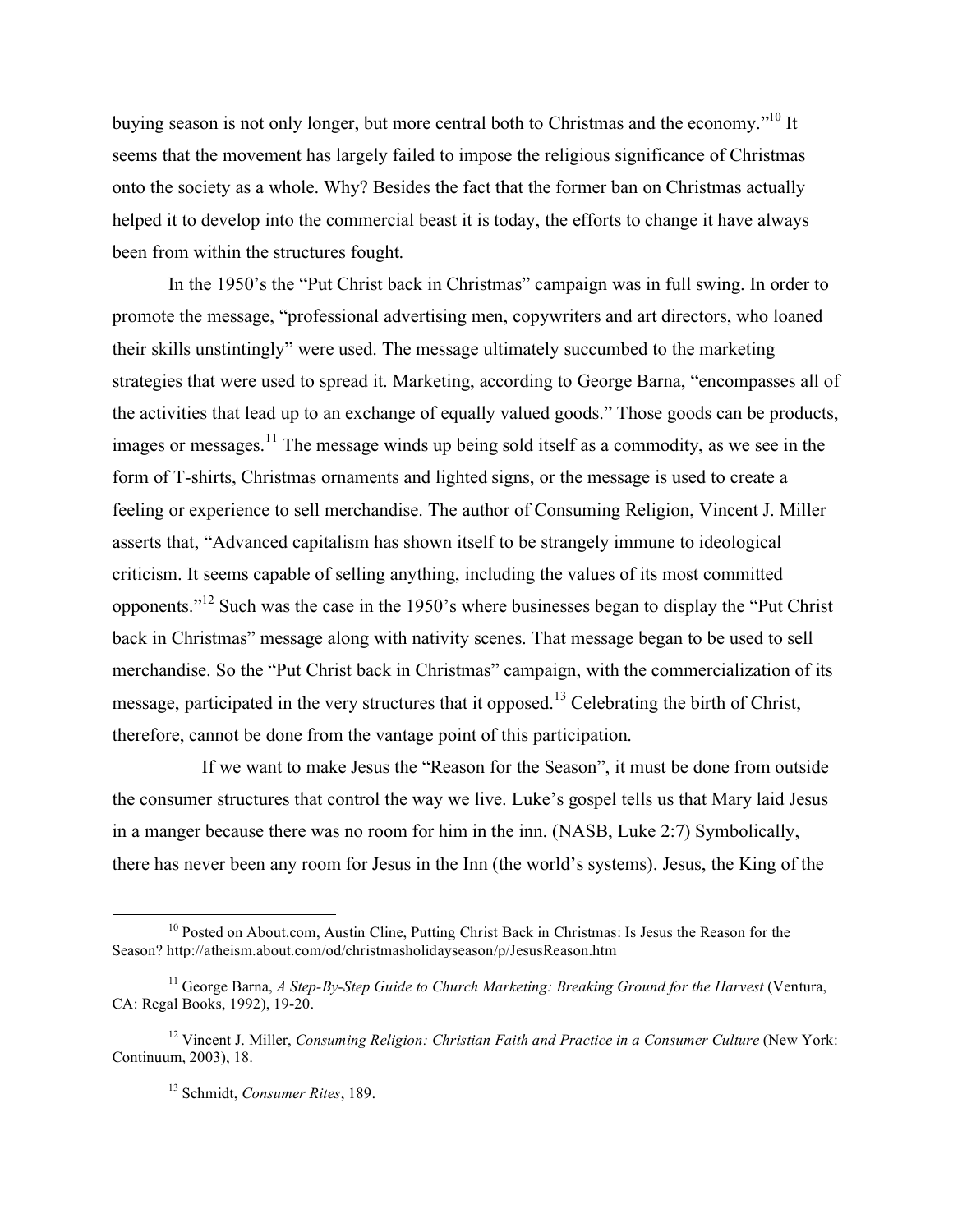Jews, comes in weakness and dependency. This King does not conform to the political structures of the world. He does not play by Herod's rules. Jesus establishes his own kingdom. It is a subversive kingdom that brings upheaval to the world's systems. Jesus teaches another way to live.<sup>14</sup> We can't continue to participate in the oppressive structures of consumerism and give lip service to Jesus, nor can we "Put Christ back in Christmas" from within those same structures. There is no room for Jesus in that Inn.

#### *From the Inn to the Manger*

Now that I am a father, I think about how I am teaching my daughter to know Jesus and follow him. Will she know his love from the way I love her? What will she learn from my actions that might be different from what I tell her about following Jesus? As my daughter turns three this December  $12^{th}$ , I want to know how I should celebrate Christmas with my family. As I have pointed out before, my Christmases have always been a participation in the joyous festival of consumption while sprinkling a little Jesus on top. To continue to celebrate Christmas in this way would only teach her that Jesus is just an afterthought to how we live. I don't want to pass that on to my daughter.

Since what drives us to consume, consume, consume is "our endless desire for selfexpression, experience, and fulfillment," the problem comes down to our "autonomous selfdetermination" apart from God.<sup>15</sup> Autonomy is the opposite of relationship. Instead of finding our "self-expression, experience, and fulfillment" within the context of a loving relationship with God, we are finding those things as individual consumers. As I have said earlier, we cannot begin to address the excesses of Christmas from within the structures of our consumer culture. The only thing that truly breaks down those structures is the love of God in Jesus. We must move from the Inn to the manger. We must move from our participation in the consumer structures to experience the profound love of God manifested by the Incarnation. Only when we are consumed by His love will we find our "self expression, experience, and fulfillment" in Him.

<sup>&</sup>lt;sup>14</sup> Ideas taken from Rick McKinley's podcast sermon: Advent '06, http://www.adventconspiracy.org/resources/

<sup>&</sup>lt;sup>15</sup> Craig Gay, "Sensualists without Heart: Contemporary Consumerism in Light of the Modern Project," in Miller, *Consuming Religion*, 17.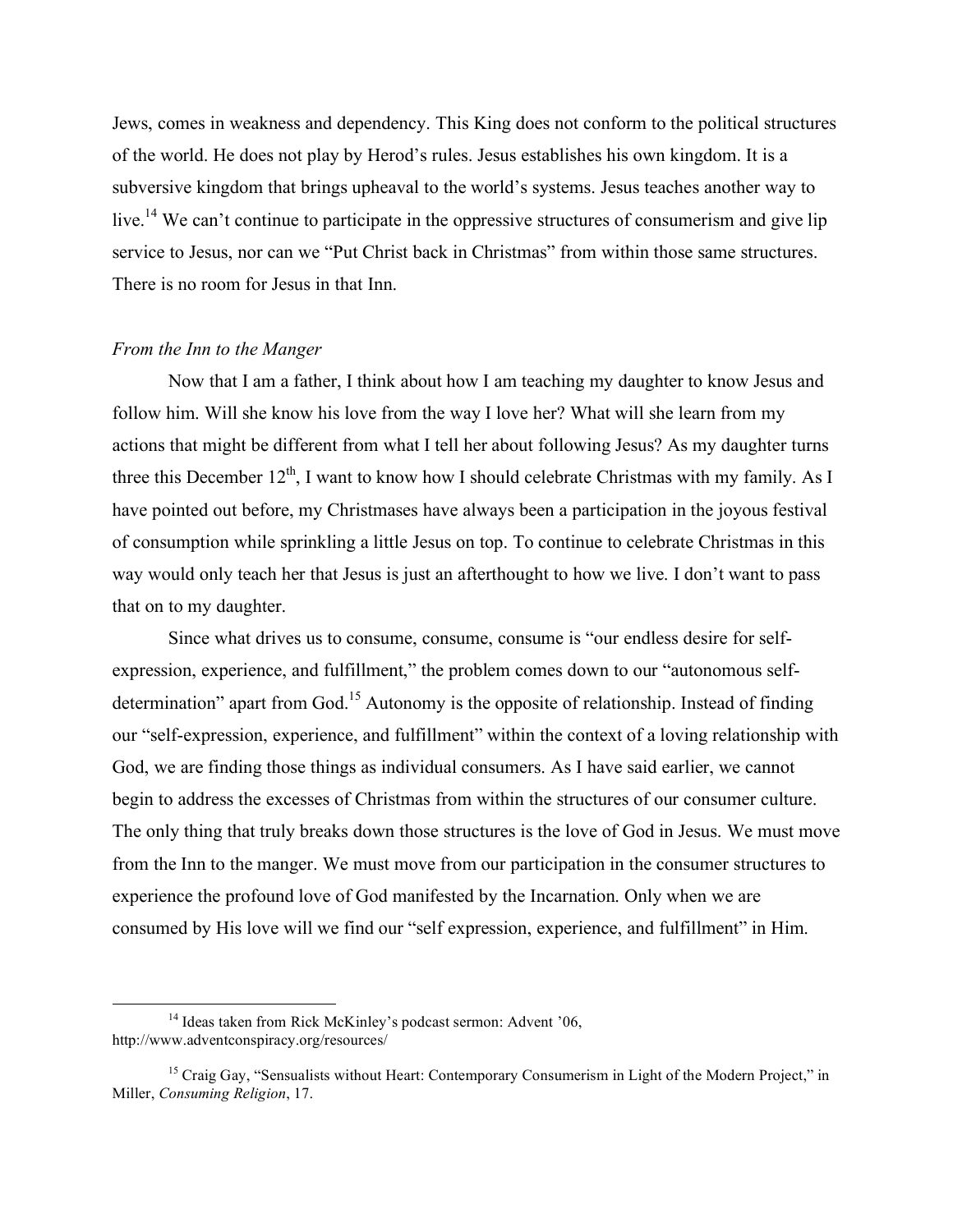Then we can say with the Apostle Paul, "But whatever things were gain to me, those things I have counted as loss for the sake of Christ." (Philippians 3:7, NASB)

It never fails that the challenge to stop our consumerist ways labels the challenger as a 'Scrooge'. Perhaps, our concern over what we won't get for Christmas shows how deeply we're entrenched in its madness! Our "autonomous self-determination" leads us to give and receive from false notions of love, but the love of God leads us to give and receive in his pattern. Speaking of the effects of God's love in our hearts, Paul Louis Metzger says, "…the unilateral relationship between the vertical and horizontal dimensions implies that a converted heart will manifest itself in concern for the neighbor  $(1 \text{ John } 4:7-21)$ ."<sup>16</sup> This transformed heart motivates us to give to others as God has given to us.

Giving and receiving are part of Christmas. The problem is that we tend to give autonomously from God and others. Our lives are whirlwinds that leave little room for Jesus or others and so, by our giving of commodities, we try to demonstrate our love, which is often lacking due to our absence. Our focus is wrongly on the gift, as an expression of love, rather than on the giver. God, on the other hand, gives himself relationally to us through the Incarnation of the Son. (Isaiah 9:6) As I am consumed by the love of God, I, in turn, am free to love others and give myself to them relationally. This is what giving is all about. To love is to give, not products, but ourselves. God is our example. (Romans 5:8)

Moving from the Inn to the manger starts within my own heart. God gives me his love so that I can truly love others. (Romans 5:5) And his love has moved me to start some new traditions with my own family. Instead of traditions of shopping for that right gift that says 'I love you', I can say it while I spend time with my family. We can make gifts for each other instead of going into debt. We can worship together and reflect on God's unfailing love and the gift of his son. When we aren't bogged down in the hustle and bustle of holiday consumerism we will have much more time, energy, and resources to give ourselves to our family and others in need.

 <sup>16</sup> Paul Louis Metzger, *Consuming Jesus: Beyond Race and Class Divisions in a Consumer Church* (Grand Rapids, MI: Eerdmans, 2007), 92.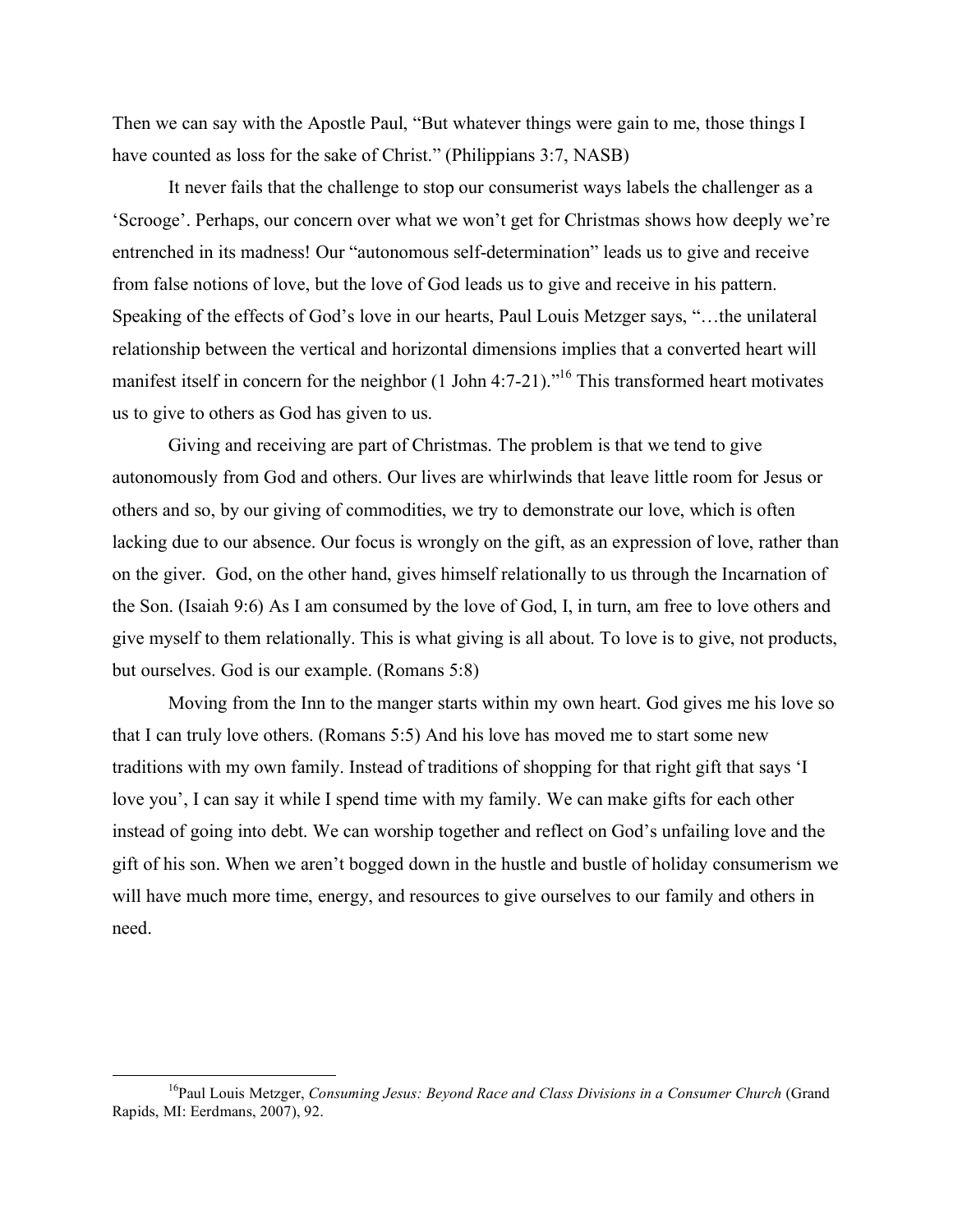# *Conclusion*

I started this paper discussing the ills of Christmas celebrated in a consumer culture. The problems of this culture run deep to the very essence of love, the expression of love, and our source of fulfillment. Many have tried to bring about change in various ways but have often wound up condoning the very evils they opposed. But, as I have found, change comes from God who transforms our hearts to love and give as he does. He consumes us with his love so that we can celebrate Jesus' birth free from over-consumption and greed. In this way there is room for Jesus at Christmas.